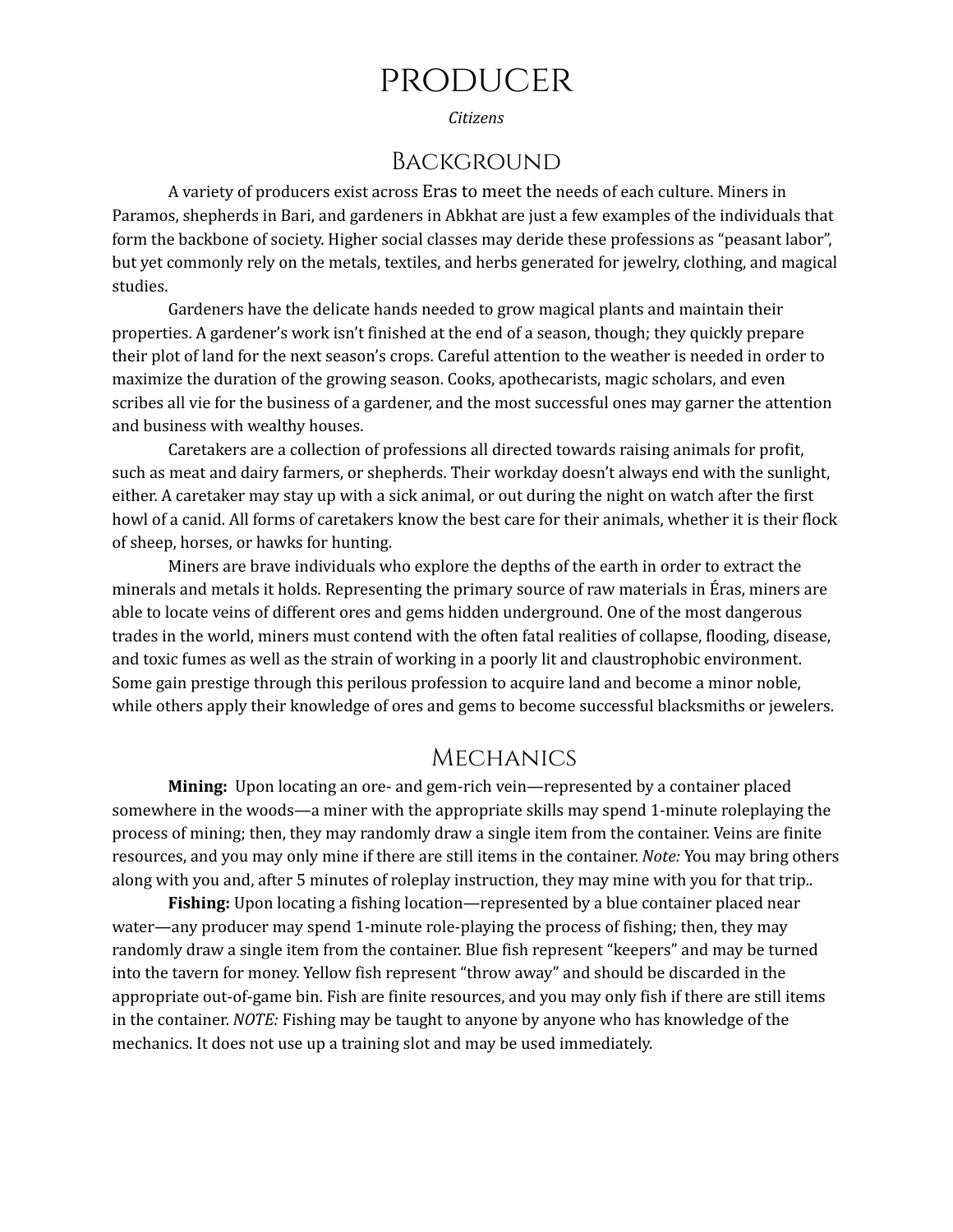## **PROGRESSION**

| <b>Level</b>  | Requirement                                                                                                                      | <b>Time</b> | <b>In-game Benefits</b>                                                                    |
|---------------|----------------------------------------------------------------------------------------------------------------------------------|-------------|--------------------------------------------------------------------------------------------|
| <b>Novice</b> | Successfully care for 1 animal,<br>preserve 2 plants, or mine 2 ore or<br>gems from a mine over the course of<br>2 events.       | +2 events   | Choose specialization<br>Skills: Employment<br>Opportunity, Specialization<br><b>Skill</b> |
| Journeyman    | Successfully care for 2 animals,<br>preserve 3 plants, or mine 3 ore or<br>gems from a mine over the course of<br>3 more events. | +3 events   | Skills: Reliable Worker,<br><b>Specialization Skill</b>                                    |
| Master        | Successfully care for 3 animals,<br>preserve 4 plants, or mine 4 ore or<br>gems from a mine over the course of<br>3 more events. | +3 events   | Skills: Steady Employee,<br><b>Specialization Skill</b>                                    |
| Grandmaster   |                                                                                                                                  |             | Skills: Veteran Worker,<br><b>Specialization Skill</b>                                     |

### Basic Skills

**Employment Opportunity (1)** As a between-game action, spend your time employed in your specialization. In your character bag at check-in, gain **either** 1 silver **or** an assortment of raw materials of up to 1 silver in total value. You are required to dedicate your entire between-game period to this job to receive any payment.

**Reliable Worker (0)** Increase your payment to **either** 1.5 silver **or** an assortment of raw materials totaling 1.5 silver in value.

**Steady Worker (0)** Increase your payment to **either** 2 silver **or** an assortment of raw materials totaling 2 silver in value.

**Veteran Worker (0)** Increase your payment to **either** 2.5 silver **or** an assortment of raw materials totaling 2.5 silver in value.

### Specialization: Animal Husbandry

**Caretaker (2+)** Between games, you may increase a single animal's productivity. If hunting, the resources gathered are increased by 50%; if traveling, distance is increased by one rank; if delivering mail, the delivery distance is increased by one rank. You may also use this skill to heal an animal back from sickness. An individual animal may only benefit from one instance of this skill per BGS period. (This skill does not count as your BGS action.)

**Caretaker, Improved (2):** *Prerequisites: Journeyman Producer*. When you choose to receive raw materials from *Employment Opportunity*, you receive 50% more materials.

**Caretaker, Enhanced (2)** *Prerequisites: Master Producer, Improved Caretaker*. You may administer healing to and increase the productivity of the same animal during one BGS period.